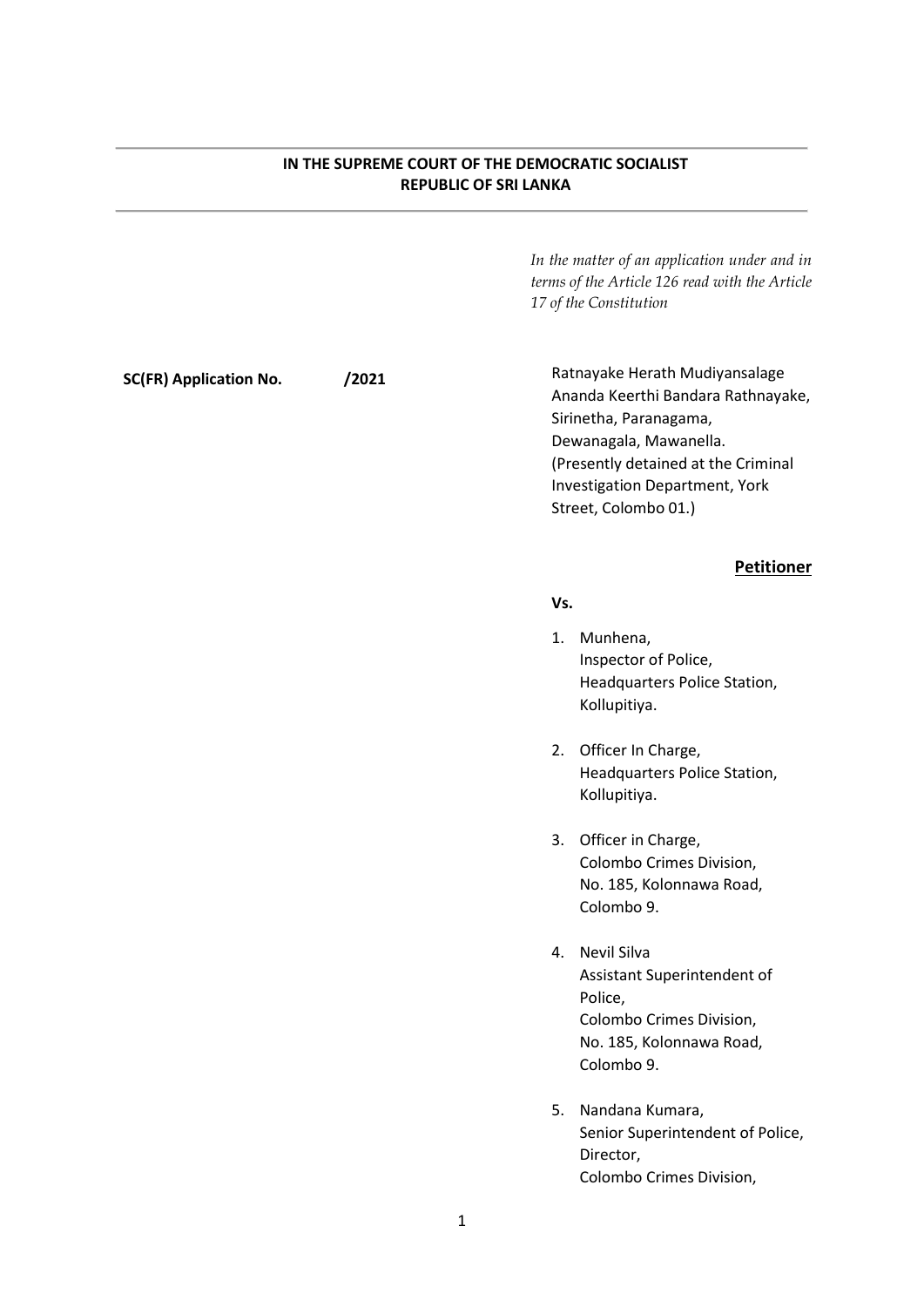No. 185, Kolonnawa Road, Colombo 9.

- 6. Deputy Inspector General of Police , Colombo Crimes Division, No. 185, Kolonnawa Road, Colombo 9.
- 7. Deputy Inspector General of Police, Colombo Range Colombo Crimes Division, No. 185, Kolonnawa Road, Colombo 9.
- 8. Senior Deputy Inspector General of Police, Colombo Crimes Division, No. 185, Kolonnawa Road, Colombo 9.
- 9. Mihidusiri Abeysinghe , Chief Inspector of Police, Officer in Charge, Criminal Investigation, Department, York Street, Colombo 1.
- 10. Sugath Kumara, Officer in Charge, Gang, Robbery and Homicide Bureau, Criminal Investigation, Department, York Street, Colombo 1.
- 11. Assistant Superintendent of Police, Gang, Robbery and Homicide Bureau, Criminal Investigation, Department, York Street, Colombo 1.

12. Randeniya,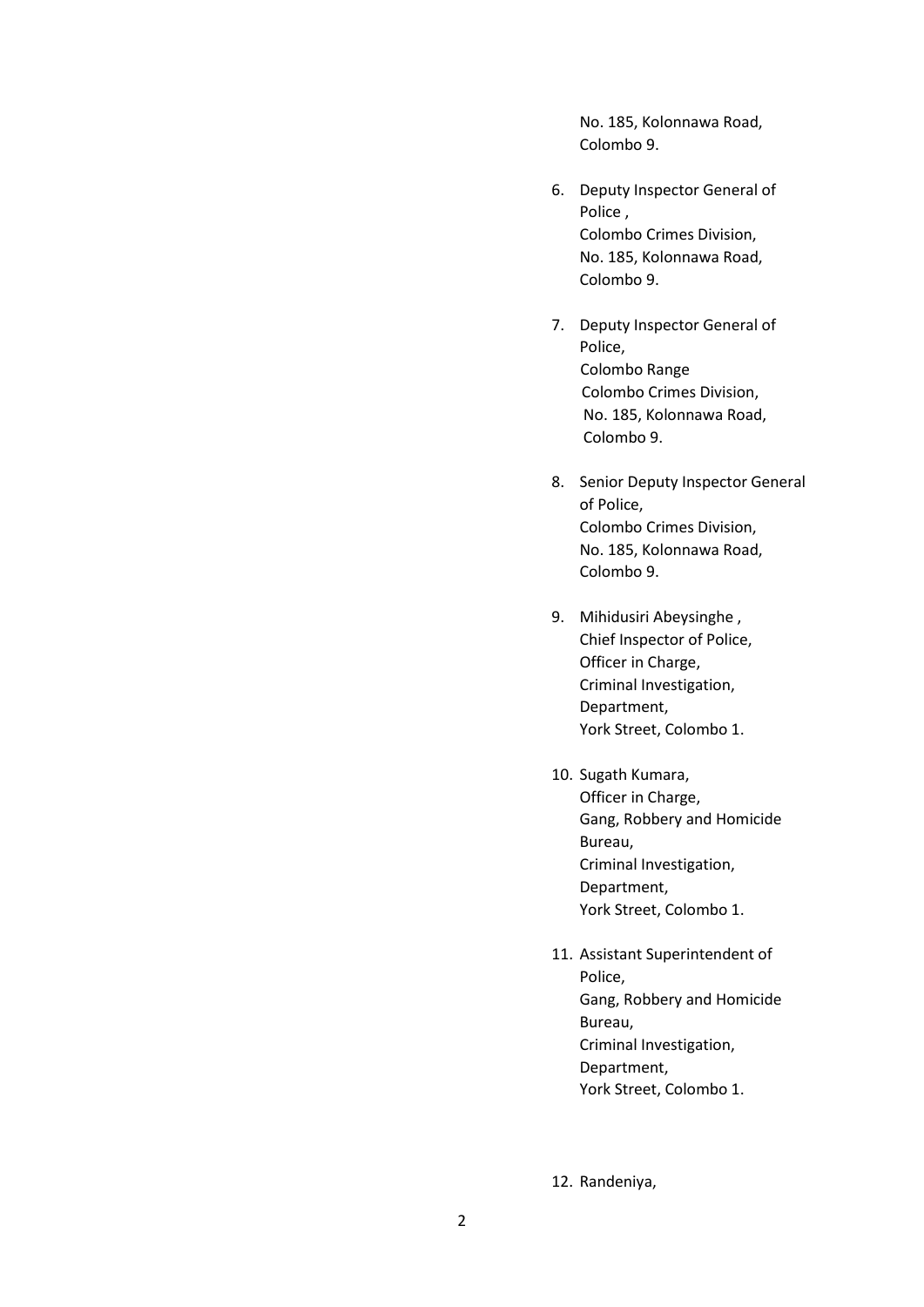Superintendent of Police, Director, Gang, Robbery and Homicide Bureau Criminal Investigation, Department, York Street, Colombo 1.

- 13. M.A.A Rohan Premarathne, Senior Superintendent of Police, Director, Criminal Investigation, Department, York Street, Colombo 1.
- 14. W.Thilakaratne, Deputy Inspector General of Police, Criminal Investigation, Department, York Street, Colombo1.
- 15. T.M.W.D Tennakoon, Senior Deputy Inspector General of Police, Western Province, Sri Lanka Police Headquarters, Colombo 12.
- 16. Inspector General of Police, Sri Lanka Police Headquaters, Colombo 12.
- 17. Kamal Gunarathne Secretary to the Ministry of Defence, Ministry of Defence, No.15/5, Baudhaloka Mawatha, Colombo 03.
- 18. Jagath P. Wijeweera, Secretary to the Ministry of Law and Order, Suhurupaya, Battaramulla.
- 19. Hon. Sarath Weerasekara M.P, Minister of Public Security,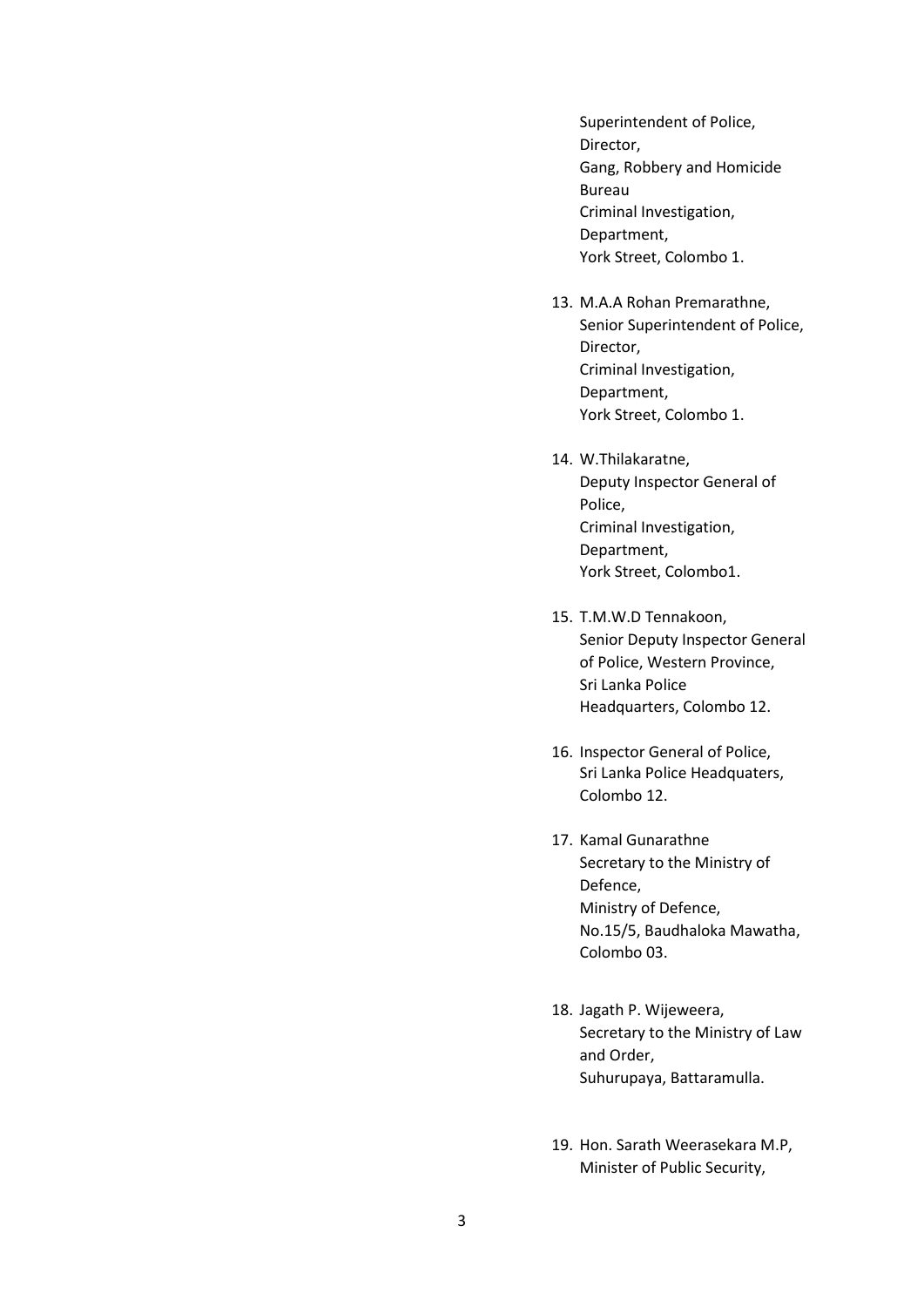Ministry of Public Security, Independence Square, Colombo 07.

20. Hon Attorney General, Department of the Attorney General, Colombo 12.

Respondents

On this day of November 2021.

## TO YOUR LORDSHIP THE HONOURABLE CHIEF JUSTICE AND THE OTHER HONOURABLE JUDGES OF THE SUPREME COURT OF THE DEMOCRATIC SOCIALIST REPUBLIC OF SRI LANKA

The Petition of the Petitioner above named appearing by Mr. Manjula Balasooriya, his Registered Attorney-at-Law, states as follows:

### PETITIONER

- 1. The Petitioner states that the Petitioner is a citizen of Sri Lanka and is presently detained at the Gang, Robbery, and Homicide Investigation Bureau at the Criminal Investigations Department, Colombo (herein after sometimes referred to as CID) .
- 2. The Petitioner states that the Petitioner is 45 years of age and is married and is a father of two children who are 14 and 17 years of ages respectively.
- 3. The Petitioner states that he is a concerned Citizen who has a passion for serving the people of the country and is a freelance journalist specialized in the areas of Defence and Politics at lankaenews.org.

### **RESPONDENTS**

- 4. The Petitioner states that:
	- a. The 1<sup>st</sup> Respondent is an Inspector of Police of the Headquarters Police Station, Kollupitiya,
	- b. The 2<sup>nd</sup> Respondent is the Officer in Charge of the Headquarters Police Station, Kollupitiya,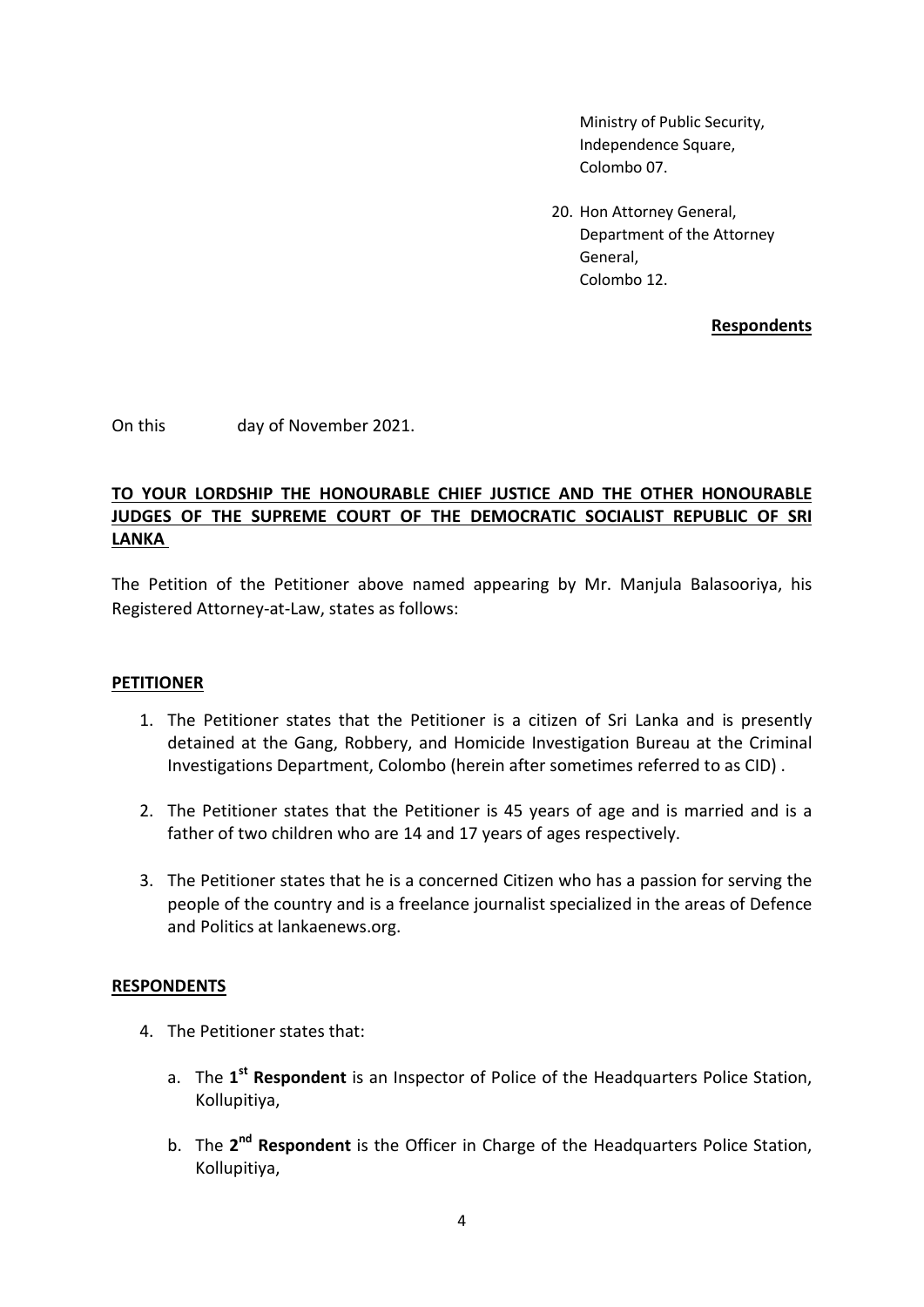- c. The 3<sup>rd</sup> Respondent is the Officer in Charge of the Colombo Crimes Division,
- d. The 4<sup>th</sup> Respondent is the Assistant Superintendent of Police of Colombo Crimes Division,
- e. The 5<sup>th</sup> Respondent is the Senior Superintendent of Police of the Colombo Crimes Division,
- f. The 6<sup>th</sup> Respondent is the Deputy Inspector of Police of the Colombo Crimes Division,
- g. The 7<sup>th</sup> Respondent is the Deputy Inspector General of Police of Colombo Range of the Colombo Crimes Division,
- h. The 8<sup>th</sup> Respondent is the Senior Deputy Inspector General of Police of the Colombo Crimes Division,
- i. The 9<sup>th</sup> Respondent is the Officer in Charge of the Criminal Investigation Department,
- j. The  $10^{th}$  Respondent is the Officer in Charge of the Gang, Robbery and Homicide Bureau of the Criminal Investigation Department,
- k. The  $11<sup>th</sup>$  Respondent is the Assistant Superintendent of Police of the Gang, Robbery and Homicide Bureau of the Criminal Investigation Department,
- I. The  $12<sup>th</sup>$  Respondent is the Director of the Gang, Robbery and Homicide Bureau of the Criminal Investigation Department,
- m. The 13<sup>th</sup> Respondent is the Director of the Criminal Investigation Department,
- n. The  $14<sup>th</sup>$  Respondent is the Deputy Inspector General of Police of the Criminal Investigation Department,
- o. The 15<sup>th</sup> Respondent is the Senior Deputy Inspector General of Police, Western Province of the Sri Lanka Police,
- p. The 16<sup>th</sup> Respondent is the Inspector General of Police who is the overall command of the Sri Lanka Police,
- q. The 17<sup>th</sup> Respondent is the Secretary to the Ministry of Defence,
- r. The  $18<sup>th</sup>$  Respondent is the Secretary to the Ministry of Law and Order,
- s. The 19<sup>th</sup> Respondent is the Minister of Public Security,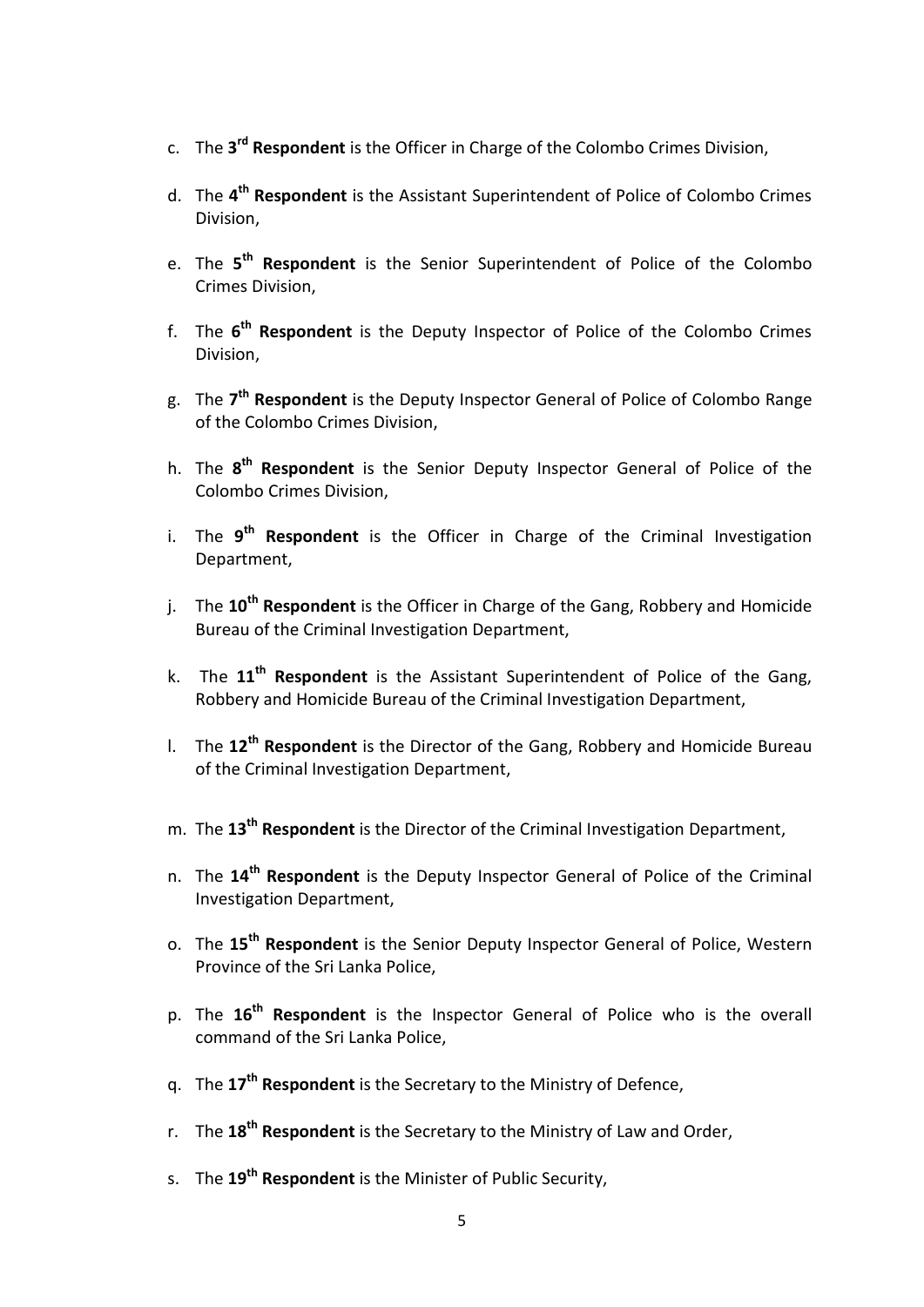- t. The  $20<sup>th</sup>$  Respondent is the Hon. Attorney General who has been made a party respondent, both in terms of the Rules of the Supreme Court as well as Article 35 of the Constitution as amended by the 20th Amendment thereto, to represent His Excellency the President of the Democratic Socialist Republic of Sri Lanka, who is the Minister of Defence of Sri Lanka.
- u. The Petitioner respectfully reserves the right to add parties to the instant application in limine and/or in the event of further material becoming available regarding the action complained of in the following paragraphs.

The Petitioner is unaware of the names and/or ranks of the various officers involved in the Petitioner's arrest and detention and respectfully reserves his right to submit the same as parties once such become known;

OR in the alternative, seeks an appropriate direction from Your Lordships' Court directing any one or more of the Respondents to submit to court, the details of the same and permit the Petitioner to add the same as Respondents to the instant Application.

### SUBJECT MATTER OF THIS APPLICATION

5. The Petitioner states that the Petitioner respectfully invokes the Jurisdiction of Your Lordships Court under and in terms of Articles 17 and 126 of the Constitution against the violation and/or imminent violation of the Petitioner's Fundamental Rights as guaranteed by  $12(1)$ ,  $13(1)$ ,  $13(2)$ ,  $14(1)(a)$  and  $14(1)(a)$  of the Constitution.

## BACKGROUND OF THE PETITIONER'S CAREER AT SRI LANKA AIR FORCE

6. The Petitioner states that he was previously employed as a Flying Officer attached to the Sri Lanka Air Force. He joined the Sri Lanka Air Force on  $01<sup>st</sup>$  August 1997 as a Cadet Officer and after the training, he was commissioned as a Pilot Officer and posted to Hingurakgoda Air Base as Adjutant, Officer in Charge at Air Force Police and on the  $12^{th}$  of July 2001, he was promoted to the rank of Flying Officer.

## A true copy of the letter of appointment as a Commissioned Officer is annexed herewith marked as P-1 and pleaded part and parcel of this Petition.

7. The Petitioner states that in the year 2000, he was transferred to the Air Force base at Puliyankulama as a Group Administrative Officer and later he became permanently disabled at the Warfront. The Petitioner further states that he was directed to the Air Force Medical Board to assess his fitness to serve the Sri Lanka Air Force and he was declared fit to serve but as a disabled officer under the category of 'Light Duties'.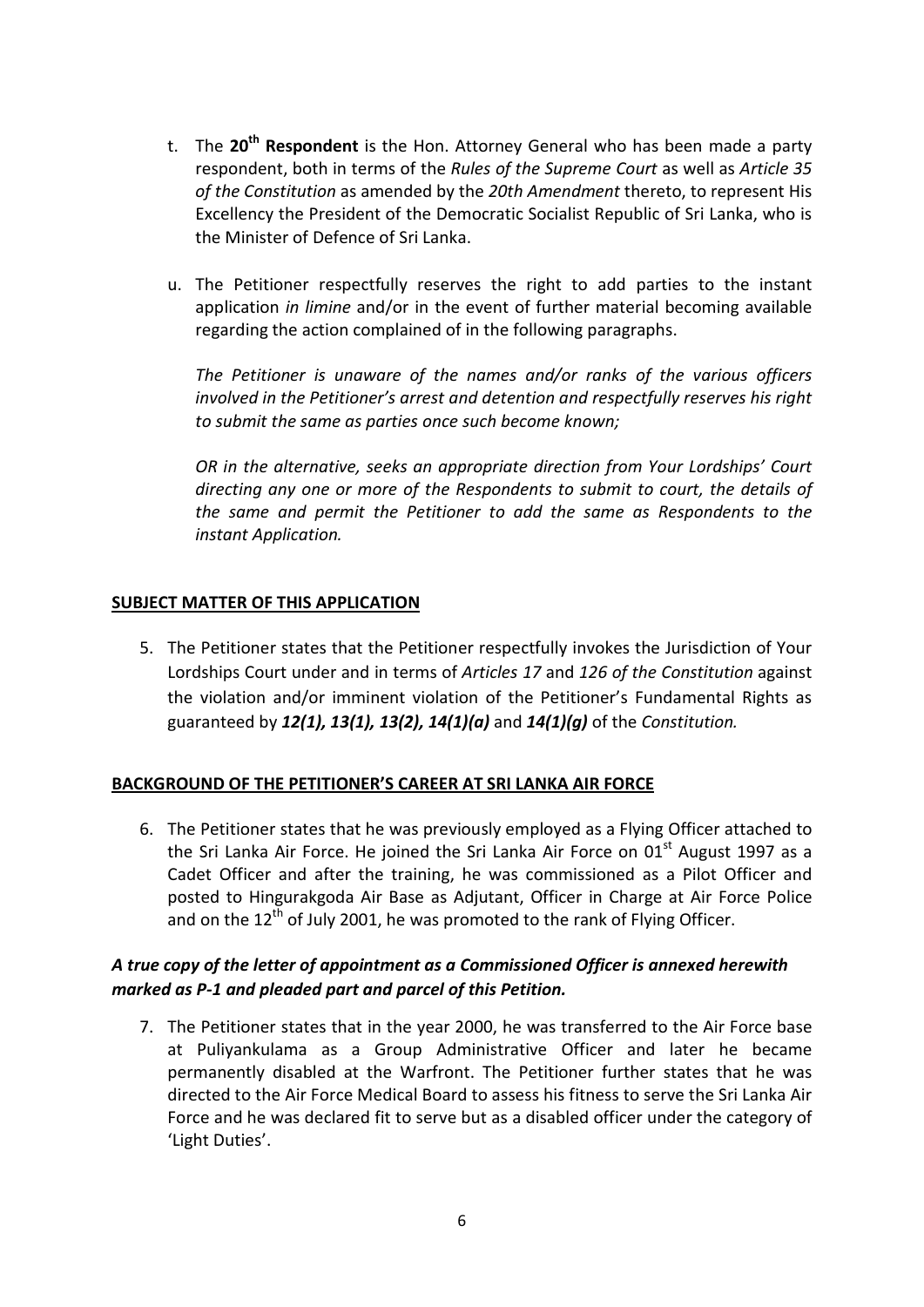## A true copy of the Medical Board Proceedings dated 3.10.2002 is annexed herewith marked as P-2 (a) and P-2 (b) and pleaded part and parcel of this Petition.

8. The Petitioner further states that while he was at the Air Force, he was assigned with several internal investigations those had been conducted against higher Ranking Officers. The Petitioner states that as a result of those investigations some of the parties whom had been investigated harboured animosity with the Petitioner and he was intimidated and threatened with his life in several occasions and there was an incident where he was kidnapped and assaulted by an unknown group of people. Thereafter, the media which reported the said incident alleged that some of the officers of the Air Force were involved in the said crime.

## True copies of the Newspaper Articles are annexed herewith marked as P-3(a) and P3(b) and pleaded part and parcel of this Petition.

- 9. The Petitioner states that in March 2004, he was arrested and detained by the Air Force Police, without informing the reasons for his arrest and has been detained for five months and thereafter he was released without any trial or inquiry under the Air Force Act or any other law.
- 10. The Petitioner states that thereafter he was arbitrarily, maliciously and illegally discharged and terminated from service for the allegation of misappropriation of funds. The Petitioner states that he was summoned before a Court of Inquiry to record a statement regarding the alleged malpractices in the 'Service Institute Fund' and thereafter was served a charge sheet and a summary trial was held and at the summary trial the Petitioner requested a Court Martial where the said request was denied. Thereafter, being aggrieved by his dismissal from the service, the Petitioner filed an application for a Writ of Certiorari and Mandamus bearing Case No. CA/WRT/104/2005 to quash the decision of the Commander of the Sri Lanka Air Force.
- 11. The Petitioner states that their Lordships' Hon. Justice Sripavan and Hon. Justice Sisira De Abrew delivered the Judgement on  $11<sup>th</sup>$  January 2007, in the aforesaid case issuing a Writ of Certiorari quashing the termination of the Petitioners service. The Petitioner further states that in the said Judgment it was held that he has been discharged and terminated from service without following the due procedure laid down in Section 133(1) (e) of the Air Force Act No 21 of 1979.

## A true copy of the Judgement dated 11.01.2007 is annexed herewith marked as P-4 and pleaded part and parcel of this Petition.

12. The Petitioner further states that their Lordships' Hon. Justice Sripavan and Hon. Justice Sisira De Abrew in the said judgement has stated that there is a Constitutional barrier of issuing a Writ of Mandamus as prayed in the Writ Application CA/WRT/104/2005, for the reason that her Excellency the President has approved the withdrawal of the Petitioners commission. Moreover, the Petitioner states, that their Lordships' have directed the Petitioner to make a formal request to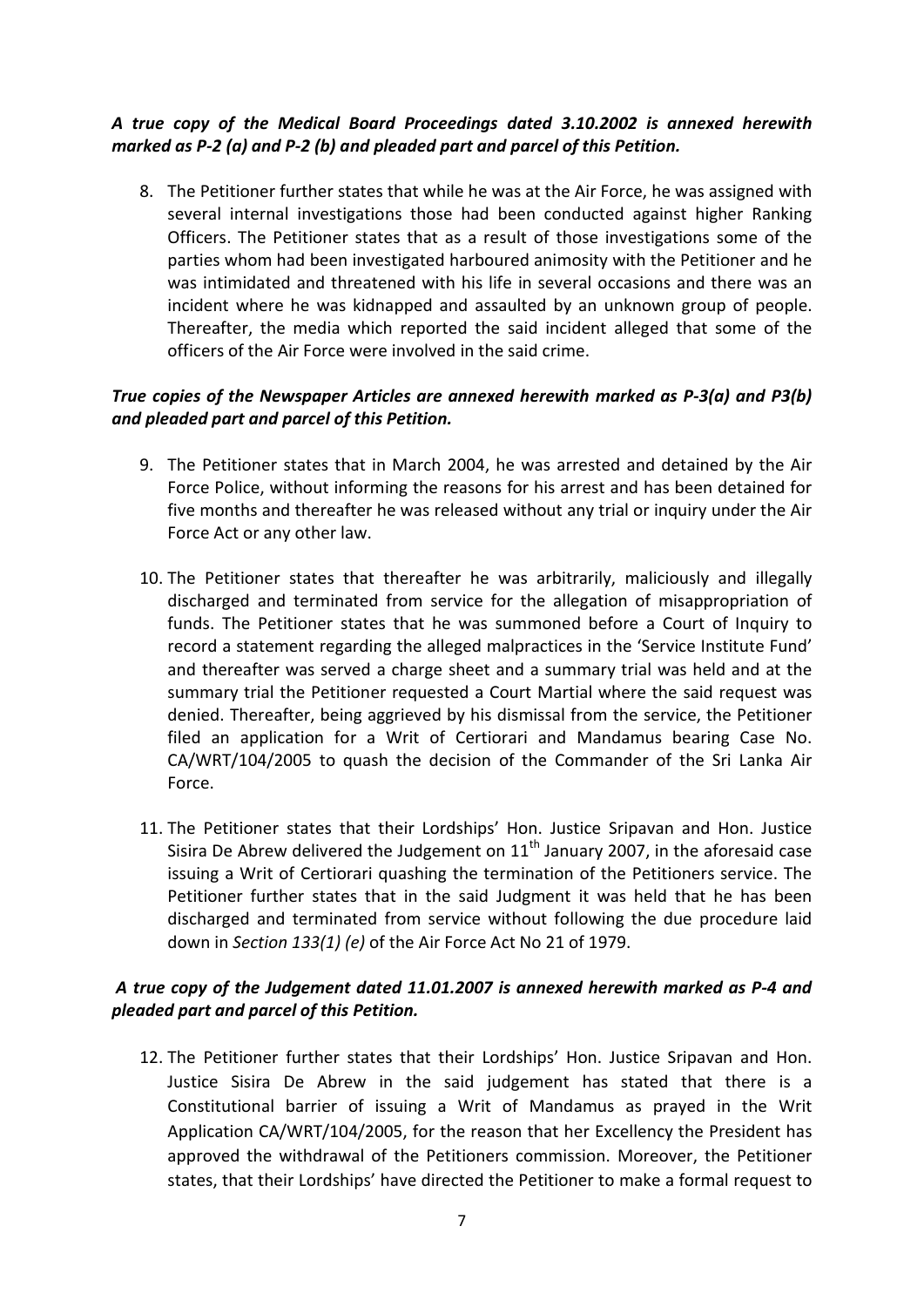the then President to reinstate him back to Air Force, however, he was not reinstated.

13. The Petitioner states that thereafter he left the Country and from  $16<sup>th</sup>$  July 2008 to 30<sup>th</sup> of July 2020, the Petitioner was employed as a Retail Auditor at Landmark Group in Dubai.

## A true copy of the Experience Certificate is attached herewith marked as P-5 and pleaded as part and parcel of this Petition.

## ARTICLES WRITTEN BY THE PETITIONER

- 14. The Petitioner states that as stated above in paragraph 3 of the Petition, at present the Petitioner works as a freelance journalist in Sri Lanka and that he is closely working with the local media networks and with the Civil Society.
- 15. The Petitioner states that he has written many articles, regarding malpractices of high-profile persons and has exposed state officers, politicians, officers attached to the Forces who were engaged in various crimes including, corruption and bribery. The Petitioner further states that prior to the assassination of the underworld figure namely, Tharaka Perera Wijesekara alias 'Kosgoda Tharaka', the Petitioner brought to the notice of the general public that there was a danger to Kosgoda Tharaka's life as there was a conspiracy to murder him by the police while in police custody. The Petitioner states that the said article was published in lankaenews.org and after publishing the said article, on the same night, he was killed while he was in the hands of the police. The below-listed Articles are inter alia some of the recent articles of the Petitioner published in Lanka e-news website,
	- I. The article written on the  $12<sup>th</sup>$  of May 2021 about the assassination of Kosgoda Tharaka;
	- II. Article written on the  $20^{th}$  of June 2021 about the  $15^{th}$  Respondent,
	- III. Article written on the  $12<sup>th</sup>$  of October 2019 about alleged assassination of 11 youths by several Navy Officers

# True copies of the Articles dated  $12^{th}$  May 2021, 20<sup>th</sup> June 2021 and  $12^{th}$  October 2019 are attached herewith marked as P-6(a), P-6(b) and P-6(c) and are pleaded as part and parcel of this Petition.

16. The Petitioner states that prior to the assassination of Kosgoda Tharaka, the Petitioner took steps to inform the Attorney at Law who represented Kosgoda Tharaka and his family. The Petitioner states that he came to know that there was a communication made by the President of the Bar Association of Sri Lanka, to the  $16<sup>th</sup>$  Respondent and to the Human Rights Commission, requesting to ensure the safety of Kosgoda Tharaka. However, even after the request of the President of the Bar Association of Sri Lanka, the said person was killed while he was in police custody.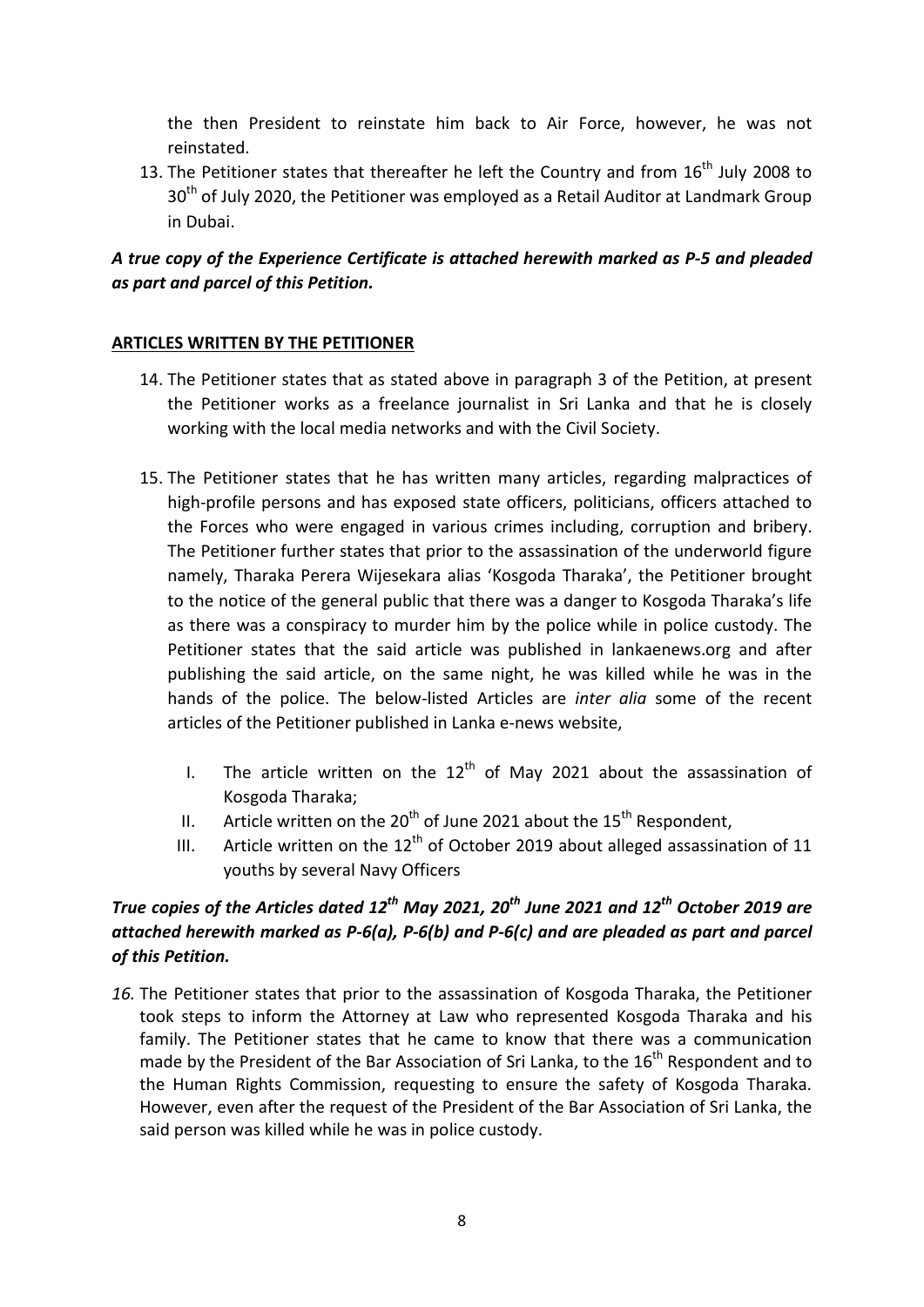## A true copy of the letter dated 13<sup>th</sup> May 2021 written by the Bar Association of Sri Lanka to the  $16<sup>th</sup>$  Respondent is annexed herewith marked as P-7 and pleaded as part and parcel of this Petition.

THE INFORMATION PROVIDED BY THE PETITIONER TO THE INDIAN HIGH COMMISSION

- 17. The Petitioner states that he received information from an Indian national who lives in India, who is having connections with the National Investigation Agency of India, that there is a possibility of having a terrorist attack to the High Commission of India in Colombo on the  $15<sup>th</sup>$  of August 2021, which is the Independence Day of India. The Petitioner states that he was further informed about an extremist individual living in Sri Lanka, who is in connection with the 'Taliban Islamic Fundamentalist Political Movement and Military Organisation' based in Afghanistan, who he believes, is capable of carrying out an attack on the Indian High Commission in Sri Lanka.
- 18. The Petitioner states that he was terrified and shocked by the information and therefore, as a responsible person the Petitioner informed the Head of the Political Division of the Indian High Commission in Sri Lanka, Miss. Banu Prakash, who is known to him in a personal capacity, by way of a WhatsApp message on the  $12<sup>th</sup>$  of August 2021.
- 19. The Petitioner states that thereafter, he became aware that the aforesaid WhatsApp message sent to Miss Banu Prakash has been reported by the Indian High Commission in Colombo to the Government OF India and thereafter, the Government of India has requested the Government of Sri Lankan to strengthen the security of the Indian High Commission in Colombo and other consulates in Sri Lanka.

## THE ARBITARY ARREST AND DETENTION OF THE PETITIONER

20. The Petitioner states that he was informed by his wife namely, Mrs.R.W.Rasika Ariyakumari that on the  $13<sup>th</sup>$  of August 2021, two officers attached to Peradeniya Police station had visited their house and has informed his wife to notify the Petitioner to report to the Kollupitiya Police station for a Police inquiry on the  $14<sup>th</sup>$  of August 2021.

## A true copy of the Sri Lanka Police message Form is attached herewith marked as P-8 and pleaded part and parcel of this Petition.

21. The Petitioner further states that the  $1<sup>st</sup>$  Respondent called the Petitioner on the same day, and informed him that an officer attached to the Indian High Commission has lodged a complaint based on the information provided by the Petitioner, to the said Miss. Banu Prakash, and requested the  $16<sup>th</sup>$  Respondent to take action to protect the Indian High Commission. The Petitioner further states that  $1<sup>st</sup>$ Respondent informed the Petitioner to contact the  $15<sup>th</sup>$  Respondent and to provide available information to the  $1<sup>st</sup>$  Respondent. The Petitioner states that thereafter, he called the  $15<sup>th</sup>$  Respondent and the  $15<sup>th</sup>$  Respondent informed him to immediately visit the Kollupitiya Police Station or the Colombo Crimes Division to give a statement.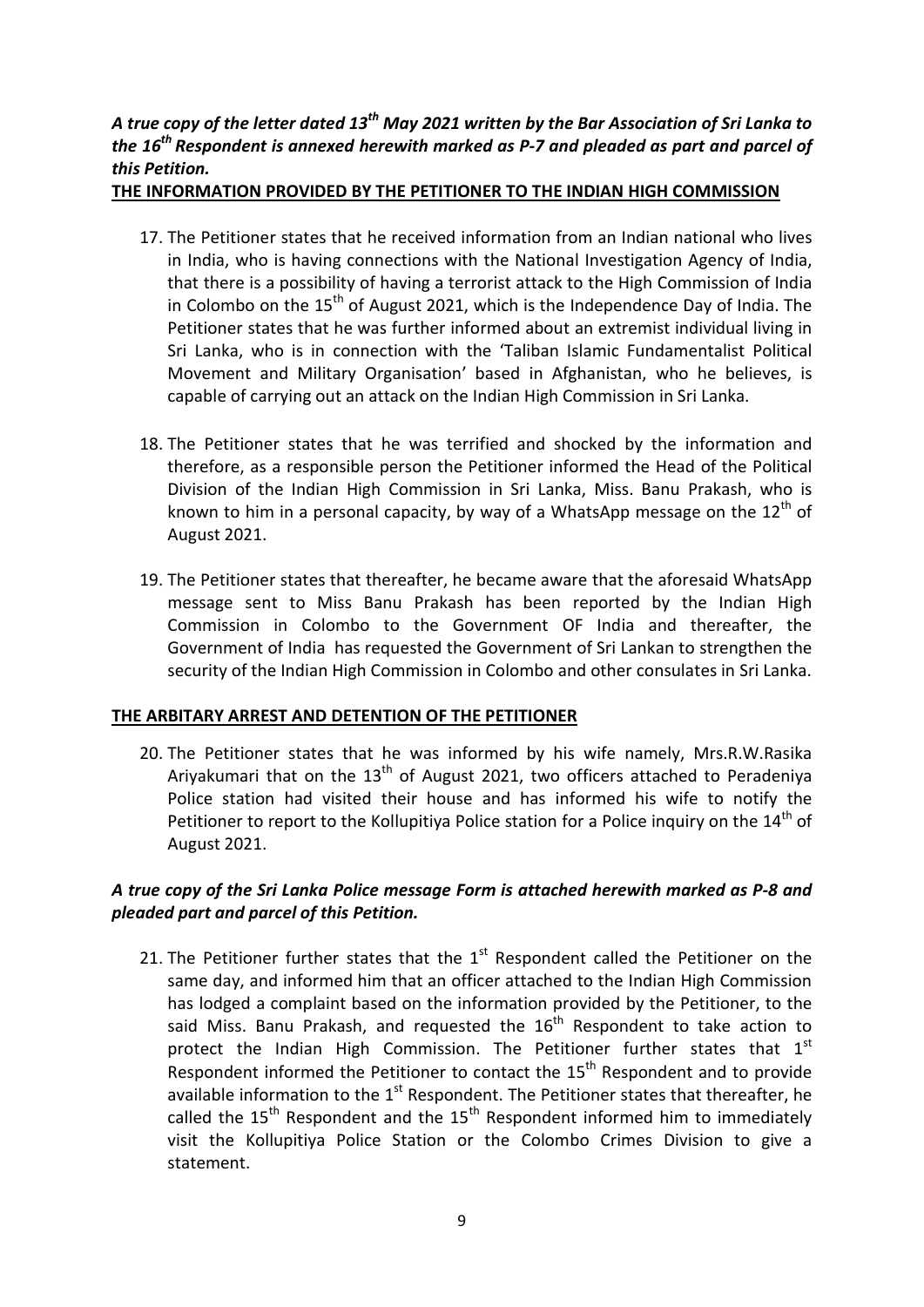- 22. The Petitioner states that upon the instructions of the  $15<sup>th</sup>$  Respondent, the Petitioner visited the Kollupitiva Police Station on the 14<sup>th</sup> of August 2021, on or around 9.00 am whereas the details had been obtained about the aforesaid information he provided to the Indian High Commission, and a statement was recorded from the Petitioner by the  $1<sup>st</sup>$  Respondent. However, after recording the statement the Petitioner was asked to sign the same without providing an opportunity to read the said statement.
- 23. The Petitioner states, while he was present at the Kollupitiya Police Station, two Officers of the State Intelligence Service (hereinafter sometimes referred to as the 'SIS') visited the Kollupitiya Police Station and introduced themselves as officers of the SIS and further questioned the Petitioner about the said WhatsApp message.
- 24. The Petitioner states that while he was questioned by the SIS officers, a team of officers of the Colombo Crimes Division (hereinafter sometimes referred to as the 'CCD') came to the Kollupitiya Police Station and intercepted the questioning that the SIS Officers were conducting and arrested the Petitioner without informing the Petitioner the reason for such arrest. The Petitioner further states, that a mobile phone, a power bank and a notebook in his possession were forcefully taken into the custody of the CCD officers.
- 25. The Petitioner states that he was treated in an appalling manner at the Kollupitiya Police Station and an officer present at the Police Station verbally abused the Petitioner and stated as follows;

උබ දැනගනින් උබ ඉන්නේ දැන් අපේ ගෙදුර, අපේ ගෙදුර නඩු විසදන්නේ අපිට ඕනේ විදිහට

- 26. The Petitioner states that subsequent to the arrest by the CCD, the Petitioner was taken to his temporary place of residence situated at Homagama by the CCD, and a thorough search of his residence was conducted for approximately one and a half hours, and a mobile phone, laptop and other belongings of the Petitioner were seized, and he was not given a receipt for the seizure of such items.
- 27. The Petitioner states that thereafter, he was taken to the CCD and held in custody and a statement was obtained from him in the presence of the  $4<sup>th</sup>$  Respondent.
- 28. The Petitioner states that on the night of the arrest, certain officers of the CCD attempted to take the Petitioner to Kandy for reasons unknown to him, however, the Petitioner refused and objected to such travel as he verily believed that there could be a harm to his life while was taken to Kandy. The Petitioner states his family, relatives and media came to know of his arrest and the attempt of the CCD to take him to Kandy and they informed his lawyers and thereafter, the attention was brought to the President of the Bar Association of Sri Lanka, and the President of the Bar Association has written to the  $16<sup>th</sup>$  Respondent and to the Human Rights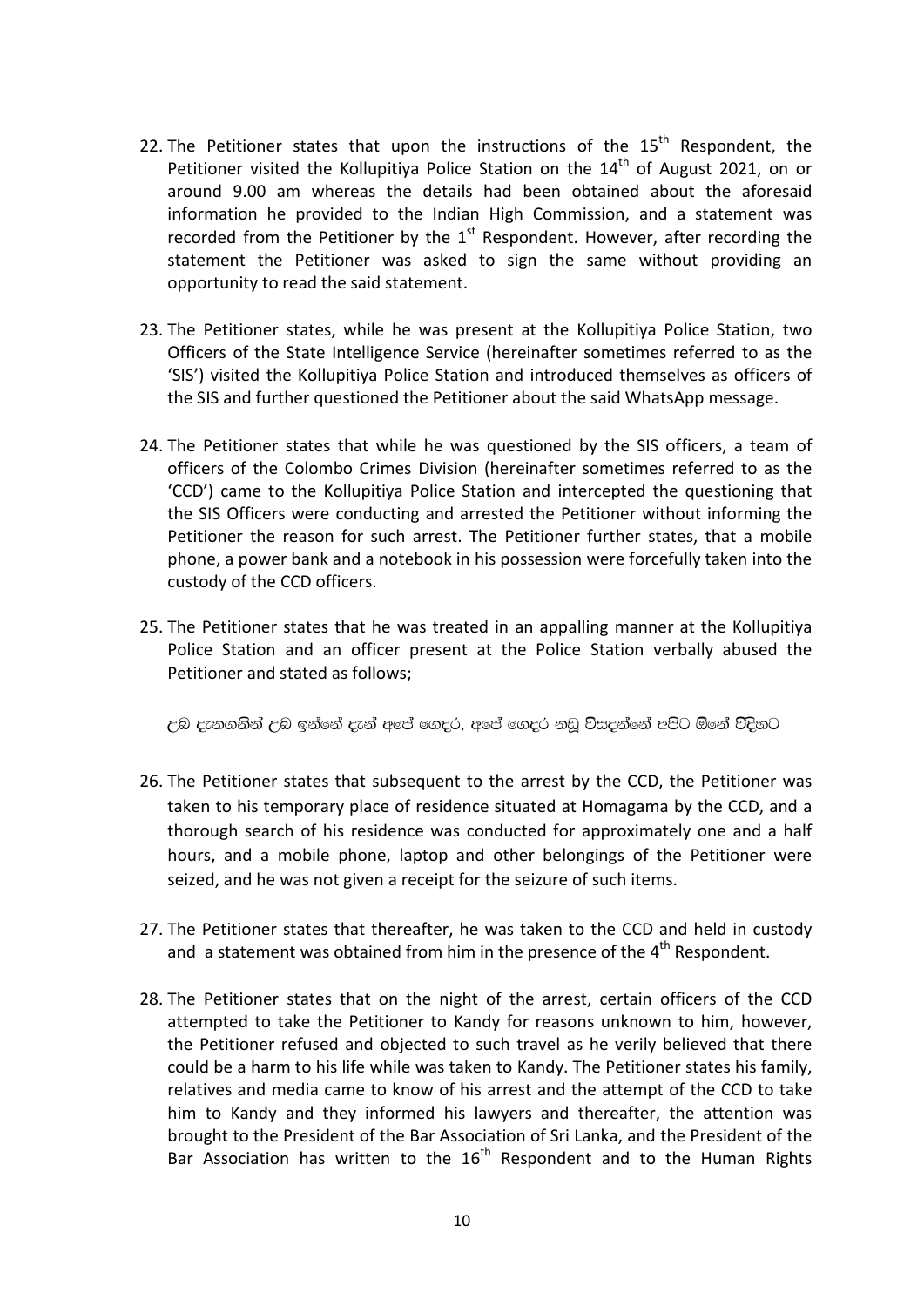Commission of Sri Lanka requesting the safety of the Petitioner at the CCD custody. Thereafter, they have aborted the said attempt of taking him to Kandy.

- 29. The Petitioner states that on the  $17<sup>th</sup>$  of August he was informed that a Detention Order was issued by His Excellency the President of Sri Lanka, under and in terms of Section 9(1) of the Prevention of Terrorism (Temporarily Provisions) Act No. 48 of 1979 (herein after sometimes referred toas the PTA) to detain him at the CCD. The Petitioner states that he was surprised by such information as he has not committed any offense under the PTA or any other law of the Country. The Petitioner further states that neither an arrest receipt was issued to him nor a detention order was shown to him.
- 30. The Petitioner states that thereafter, on the  $18<sup>th</sup>$  of August 2021, the Petitioner was handed over to the custody of the Criminal Investigations Department for further investigations. The Petitioner further states that, he was not informed or shown of any Detention Order issued to detained him in CID custody and he was not given any arrest receipt.
- 31. The Petitioner states that the CID initially questioned him about the WhatsApp message he has sent to Miss. Banu Prakash, but at present the line of questioning has deviated to articles he has written and published as a journalist and the sources of such articles. The Petitioner states that he is currently questioned in an intimidating manner on his articles those have been written criticizing and exposing the conduct of the  $15<sup>th</sup>$  and  $19<sup>th</sup>$  Respondents.
- 32. The Petitioner states that he was informed by his wife, that on or about  $15<sup>th</sup>$  of August 2021, several officers attached to the Criminal Investigation Department had visited their house and that they have conducted a thorough search. The Petitioner states that he was further informed that several devices including the laptop used by his daughter for educational purposes have also been taken into their custody.

## A true copy of the Official Receipt issued by the CID is attached herewith marked as P-9 and pleaded part and parcel of this Petition.

33. The Petitioner further states that he came to know several Police Officers attached to the Criminal Investigation Department, visited the residence of a close friend of the Petitioner namely, Nilmini Thushara Wanniarachchi on two occasions and searched her house and questioned her and took into their custody a pen drive, laptop and 4 mobile phones those are not belonging to the Petitioner.

## An Affidavit of the said Nilmini Thushara Wanniarachchi is annexed herewith marked as P-10 (a) and the Official receipt issued by the CID is annexed herewith marked as P-10 (b) and pleaded part and parcel of this Petition.

34. The Petitioner states that he came to know, that a complaint has been made by the said Mrs. Wanniarachchi, to the Human Rights Commission of Sri Lanka, on the 13<sup>th</sup>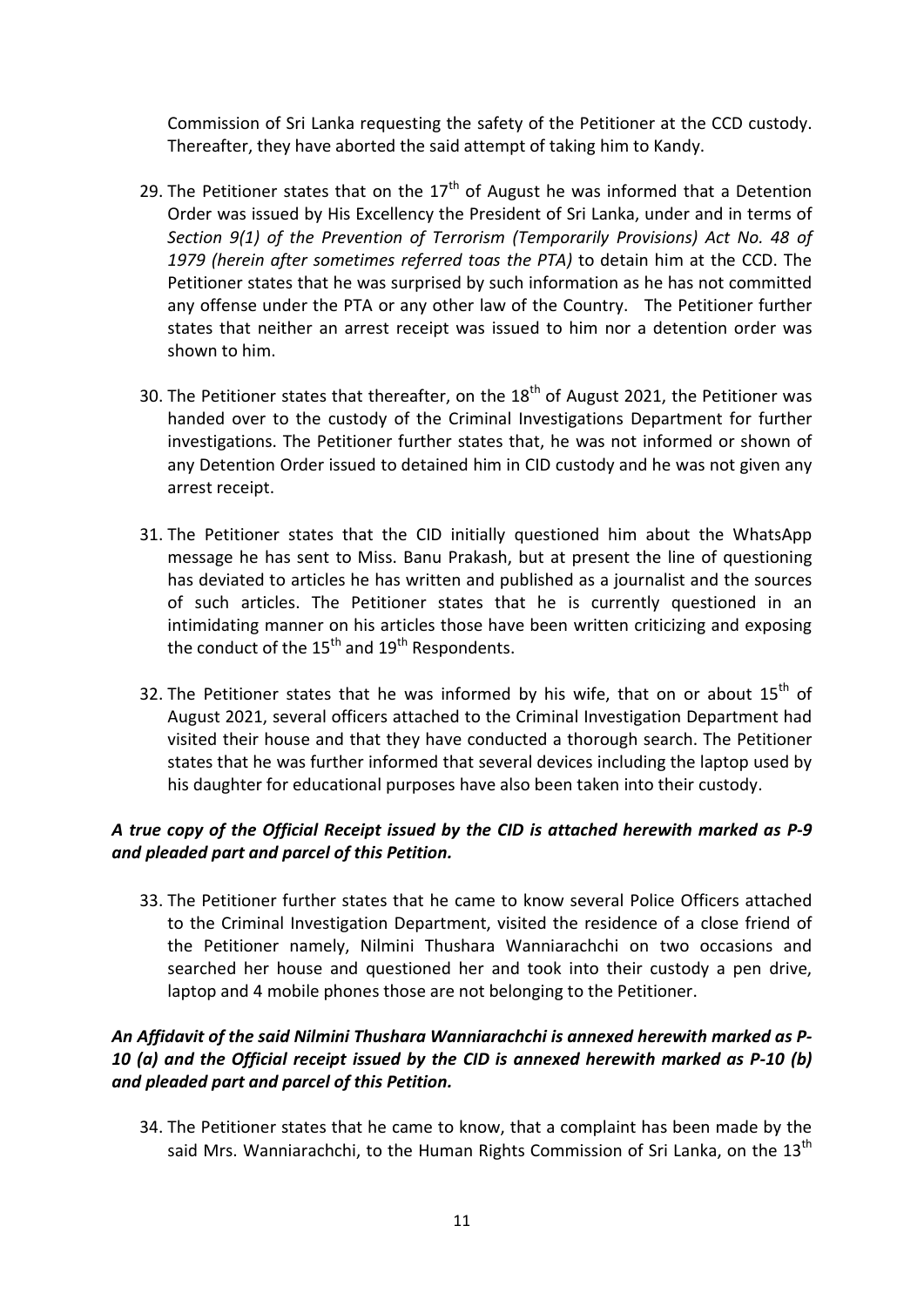of September 2021, regarding the arbitrary arrest and the detention of the Petitioner.

A true Copy of the complaint dated  $13^{th}$  September 2021 is annexed herewith marked as P11(a) and the acknowledgement notice dated  $27<sup>th</sup>$  September 2021 issued by the Human Rights Commission of Sri Lanka bearing No. 1871/21 is annexed herewith marked as P-11(b) and pleaded part and parcel of this Petition.

### VIOLATION OF PETITIONER'S FUNDAMENTAL RIGHTS

- 35. In the foregoing circumstances the Petitioner states that the totality of the facts and circumstances as hereinbefore more fully enumerated, clearly demonstrates that the Petitioner has been treated in a manner violative of the Petitioner's Fundamental Rights as guaranteed to him under and in terms of the following Articles of the Constitution:
	- a) That the Petitioner has never committed any offence under the PTA or any other law in the country, and that the  $1<sup>st</sup>$  to  $16<sup>th</sup>$  Respondents have still failed to inform him the suspected crime he has committed, which warranted his arrest and further the Respondents deviation of the questioning pattern from the said WhatsApp message to articles he has written clearly demonstrates that the arrest is tainted with malice and extraneous hence, is unlawful and is a violation of the Petitioners Fundamental Right of equality before the law and the equal protection of the law which has been guaranteed under Article 12(1) of the Constitution;
	- b) That the Petitioner was asked to report to the Kollupitiya Police Station to obtain details of the information given by him to the High Commission of India and at the time of his arrest none of the Police Officers attached to the Kollupitiya Police Station nor the officers of the CCD, SIS or CID informed the Petitioner the reasons of his arrest and thus did not follow the procedure established by law which has been guaranteed under Article 13(1) of the Constitution;
	- c) That up to date the Petitioner has not been produced before a competent Court of Law nor any detention order was showed; and that there is no credible material produced or otherwise which illustrates that there was any act committed in violation of the PTA, which merits a detention order being issued and/or for the Petitioner to being detained under PTA ; thus the purported detention order under the PTA is being sought for collateral purposes and/or is tainted with mala fide which has been guaranteed under Article 13(2) of the Constitution;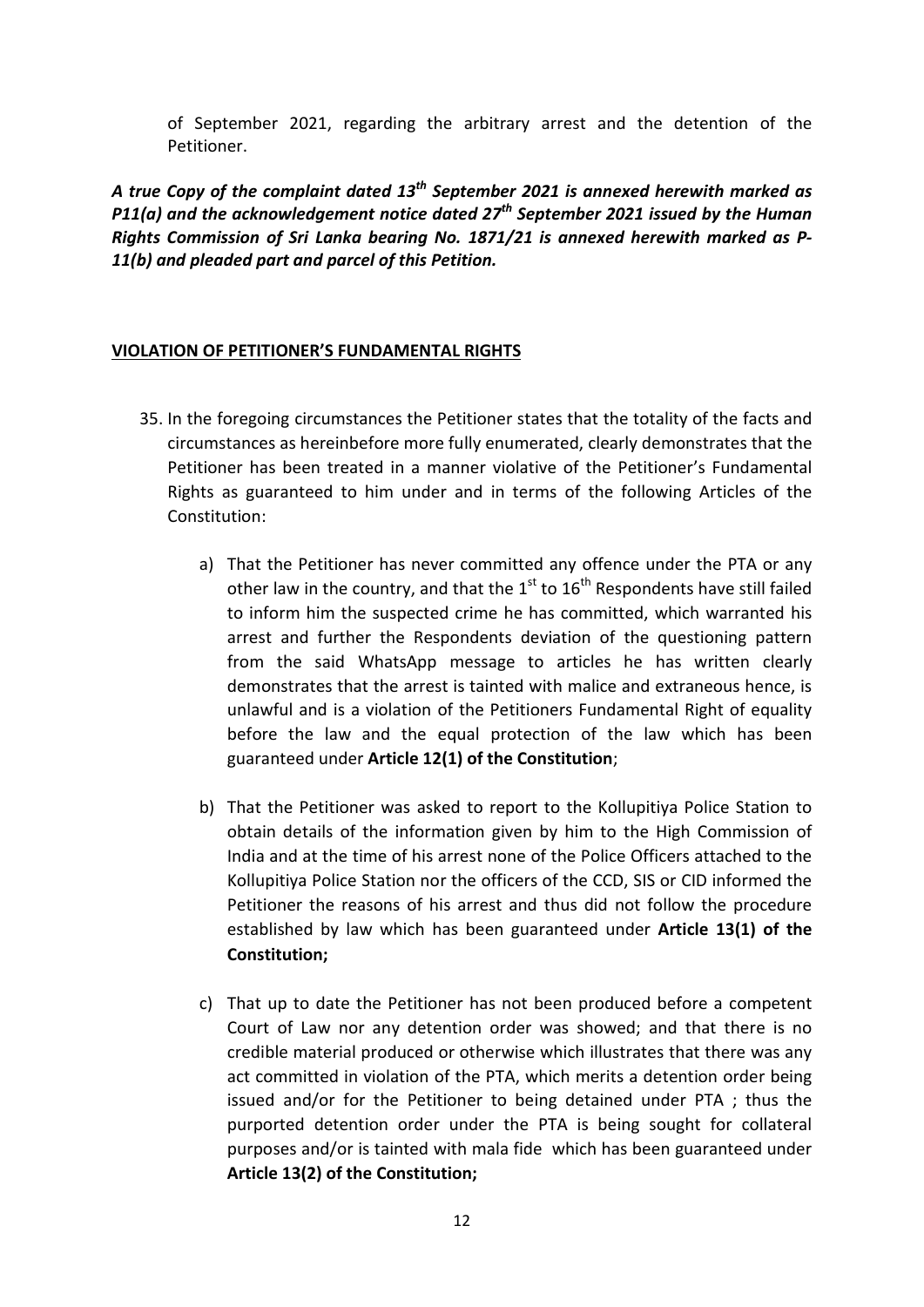- d) That after the arrest he was extensively questioned about his articles and sources of information in an intimidating manner threatening him to divulge and expose the sources of information of articles tantamount to a violation of the Petitioners Right to freedom of speech and expression including publication which has been guaranteed under Article 14(1)(a) of the Constitution;
- e) That there is a fear of continuing his occupation as a journalist has occurred due to the intimidation caused to him by the officers of the CCD and CID and hence the Petitioner is in fear to continue his occupation which is an imminent violation of the Petitioners Right to engage in any lawful occupation, profession, trade or enterprise which has been guaranteed under Article 14(1)(g) of the Constitution;

Thus, the acts and/or omissions of one or more or all of the above  $1^{st}$  to  $16^{th}$ Respondents constitutes a violation and/or an imminent infringement of the Petitioners Fundamental Rights as Guaranteed by the Constitution.

- 36. The Petitioner seeks 100 million Rupees as compensation.
- 37. The Petitioner states that as he is incarcerated and due to the prevailing Pandemic COVID-19 situation of the Country, he has been able to consult his Attorneys-at-Law only on two occasions and for a very limited period of time and only limited instructions to his Attorneys-at-Law have been given and thus the Petitioner respectfully seeks the indulgence of Your Lordships' Court to reserve his right to amend the Petition and tender further material becoming available regarding the actions complained of in the proceeding paragraphs.
- 38. The Petitioner states that the Petitioner has not previously invoked the jurisdiction of Your Lordships' Court in respect of this matter.

## WHEREFORE THE PETITIONER PRAYS THAT YOUR LORDSHIP'S COURT BE PLEASED TO:

- a. Grant the Petitioner leave to proceed with this application in the first instance;
- b. Declare that the Respondents have violated and/or imminent danger of violating the Petitioner's Fundamental Rights guaranteed to him under and in terms of Articles 12(1) and/or 13(1) and/or 13(2) and/or 14(1)(a) and/or  $14(1)(g)$  of the Constitution have been infringed;